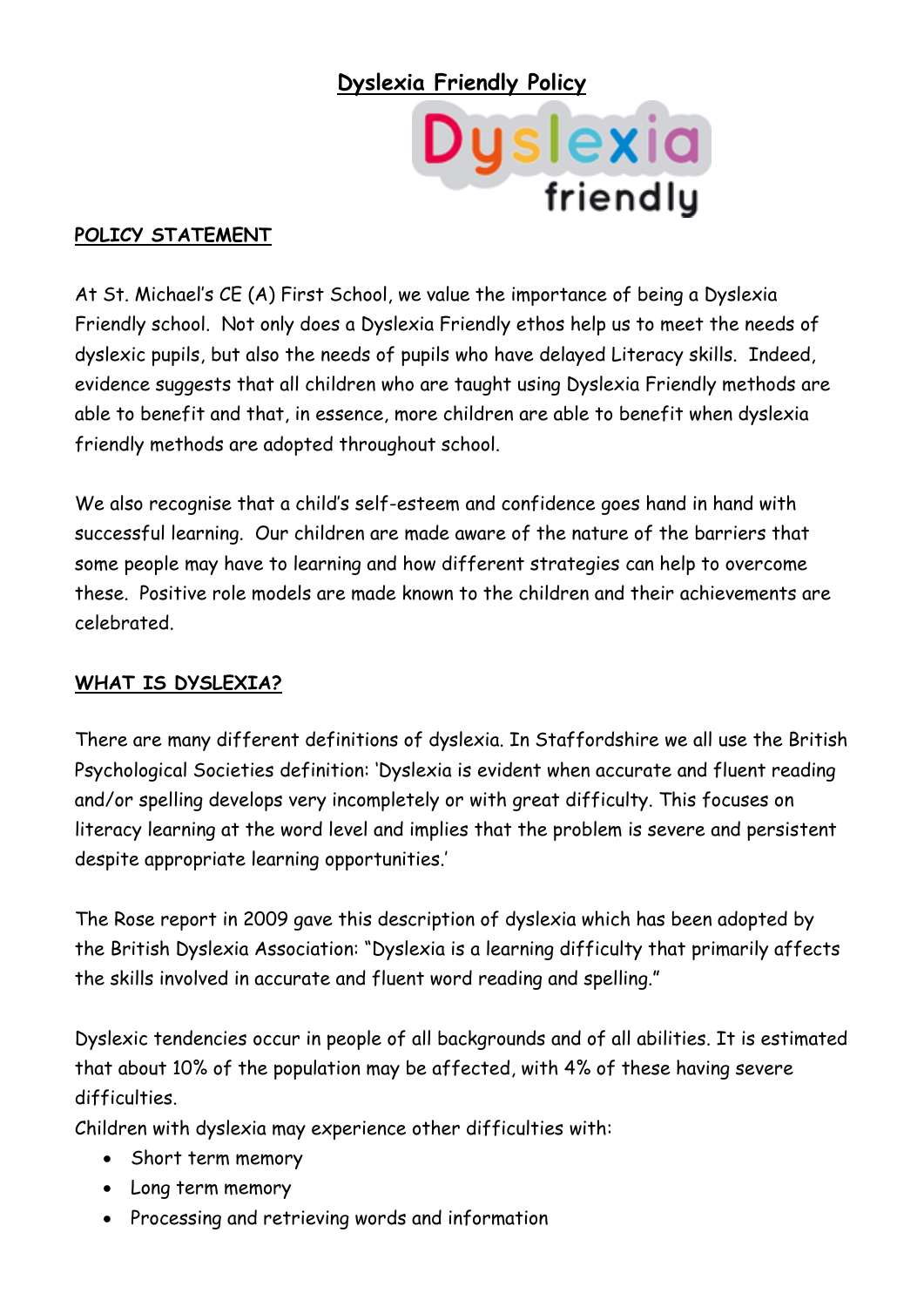- Phonological awareness
- Sequencing or rote learning
- Auditory memory
- Spatial awareness
- Direction left and right
- Organisation
- Fine Motor Skills

However, if those with milder forms of dyslexia are identified early and given the opportunity to learn in the way that they learn best, they may cease to have Special Educational Needs. The skills and strategies which dyslexic children need in order to learn can be taught.

# **TEACHING STRATEGIES**

No two dyslexic children are alike and the difficulties they experience will vary greatly. Therefore our teaching styles must reflect children's differing needs. These can include:

- $\checkmark$  Exploring a wide range of recording styles for children
- $\checkmark$  Use of ICT to aid recording, such as talking tins, talking postcards, alphasmarts, Ipads, laptops,
- $\checkmark$  Use of ICT to help develop phonic and reading knowledge, such as e-books and specific dyslexia centred software
- $\checkmark$  Use of pictorial cues
- $\checkmark$  Use of visual timetables
- $\checkmark$  The use of our marking policy which includes symbols alongside/in place of the written word

In order to increase the confidence and enjoyment of learning for a dyslexic child, we employ a whole range of methods. Some of these methods include:

- $\triangleright$  Use of reading books that are at an age appropriate interest level, whilst being at the correct reading level for the individual child.
- $\triangleright$  Organising reading buddies
- $\triangleright$  Printing off information for the dyslexic child, rather than expect them to copy/search for information from the whiteboard
- $\triangleright$  Use of precision teaching to help improve sound and word recognition
- $\triangleright$  Use of speed reading techniques to improve reading fluency and word recognition

All children (and adults) will have preferred learning styles i.e. ways of learning that they rely more strongly on. Learning styles are divided into: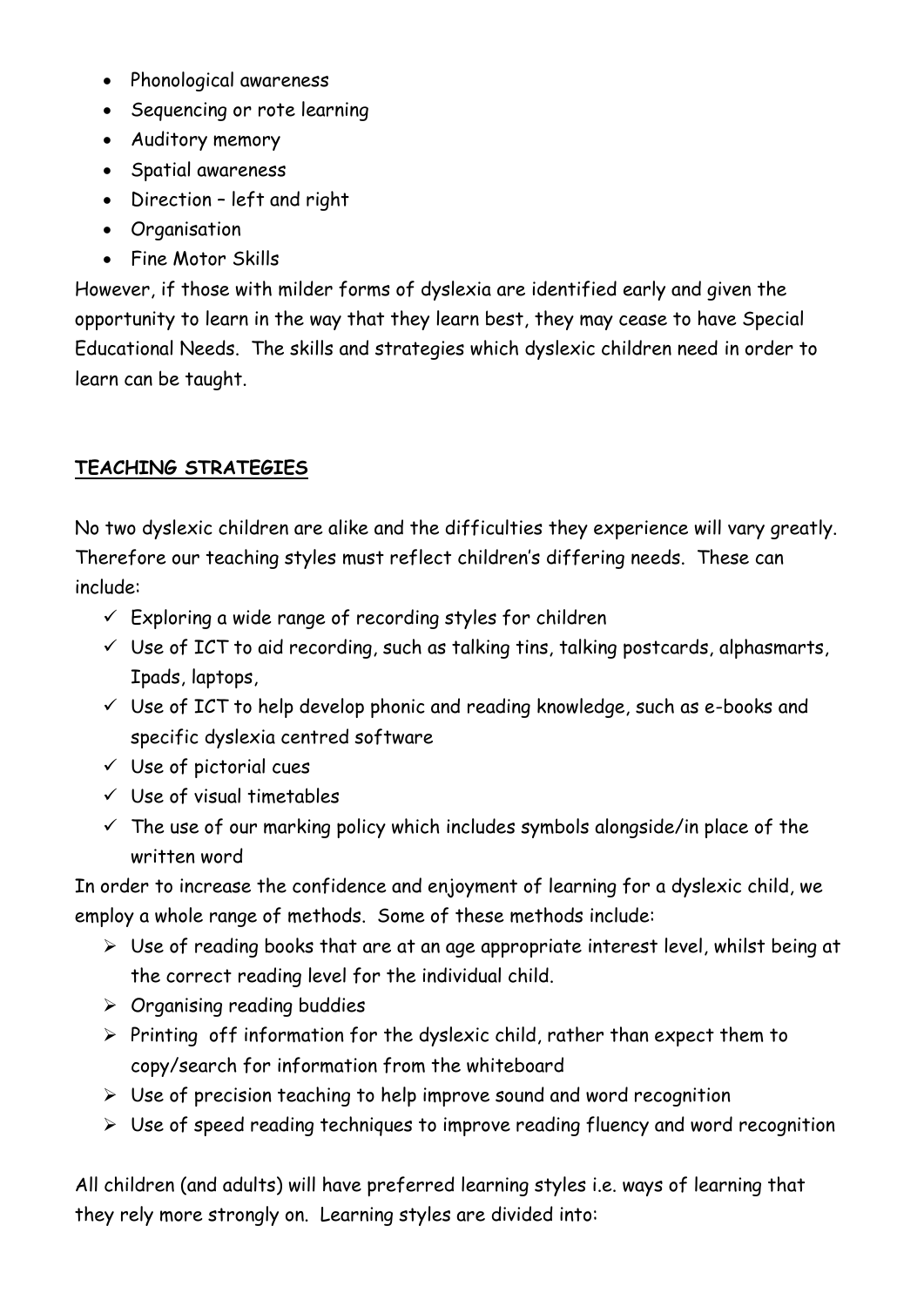Auditory *... where the learner relies more heavily on what they hear.* Visual *... where the learner relies more heavily on what they see.* Kinaesthetic *... where the learner relies more heavily on what they do practically.*

Further information on different learning styles can be obtained from school. At St. Michael's CE(A) First School, we use a learning style questionnaire with pupils so that they are aware of how they learn best. This can help us find the best way to teach a dyslexic child.

## **DYSLEXIA FRIENDLY CLASSROOMS**

We aim to maintain our whole school as a dyslexia friendly environment for all children and adults. In our classrooms, we adopt many of the principles set out by Staffordshire, for achieving a dyslexia friendly classroom. In order to achieve this, our classrooms:

- o Are arranged so that during lessons dyslexic children sit in an appropriate place
- o Have clearly labelled resources, which use pictures and symbols as well as words
- o Have water readily available throughout the day
- o Use colour tinted backgrounds on the interactive whiteboards
- o Use coloured paper for worksheets, letters and information
- o Have a range of dyslexia friendly resources ready at hand, such as: rainbow arcs, word lists, spelling and handwriting prompts etc.
- o Have interactive displays, which can include talking postcards, word lists and topic vocabulary, photographs and pictures
- o Are appropriately lit and well-ventilated to provide a comfortable learning environment
- o Use reading rulers and coloured overlays
- o Are tidy and well-organised
- o Have easily accessed ICT (talking tine, laptops and spell checkers etc.)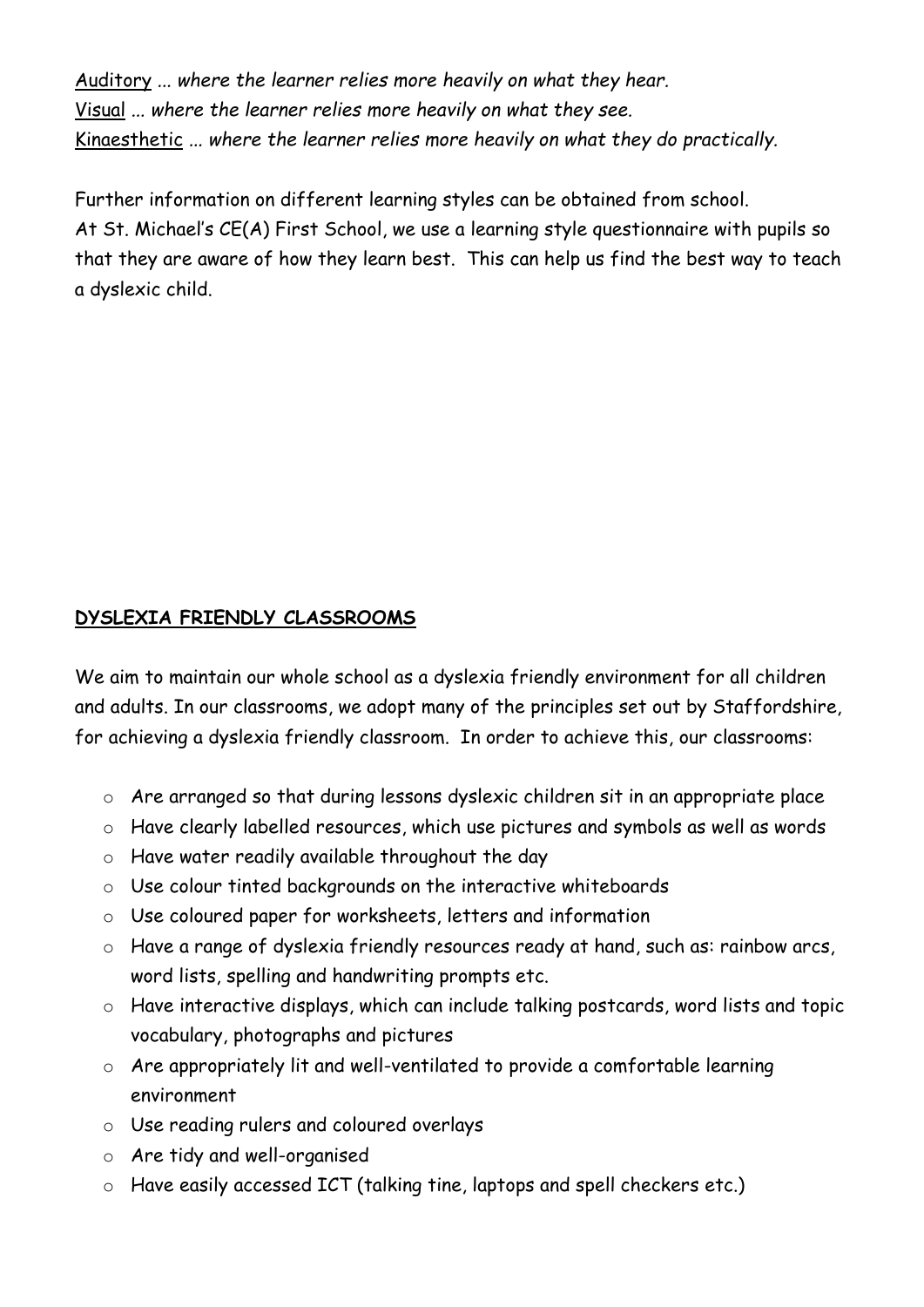### **IDENTIFICATION OF DYSLEXIC TENDENCIES**

All teachers are responsible for identifying dyslexic tendencies in children. Teachers are trained on Dyslexia Friendly teaching techniques and strategies. This training may be delivered in school using, for example, the IDP (Inclusion Development Programme) resources, or it may be delivered by external providers, such as Entrust. For new members of staff, Dyslexia Friendly teaching forms parts of their personalised induction. At St. Michael's we also use a wide range of assessment methods, and have a number of rigorous pupil tracking and monitoring procedures in place. If a teacher is concerned they can:

- Refer to the SENSS booklet 'Achieving a Dyslexia friendly Classroom'
- Complete the Staffordshire 'dyslexia checklist'
- Consult with parents
- **Speak with the Senco**

In some cases, where the parents, class teacher and Senco feel it is appropriate, the Senco can arrange for SENSS to carry out further assessments with the child. This may result in further suggestions of how to target the child's individual needs.

## **ASSESSMENT**

Teachers and staff are constantly tracking and monitoring pupil progress. When marking work, teachers and staff are mindful of managing the needs and selfesteem of Dyslexic children. They may only make a limited number of corrections on a piece of work. Where appropriate, staff will try to give verbal feedback as well as written feedback. Where a child has known difficulties or Dyslexic tendencies, then teachers will exercise sensitivity in their marking of spellings particularly. Correction of spellings will be focussed primarily upon high frequency words and particular letter strings.

## **HELPING YOUR CHILD AT HOME**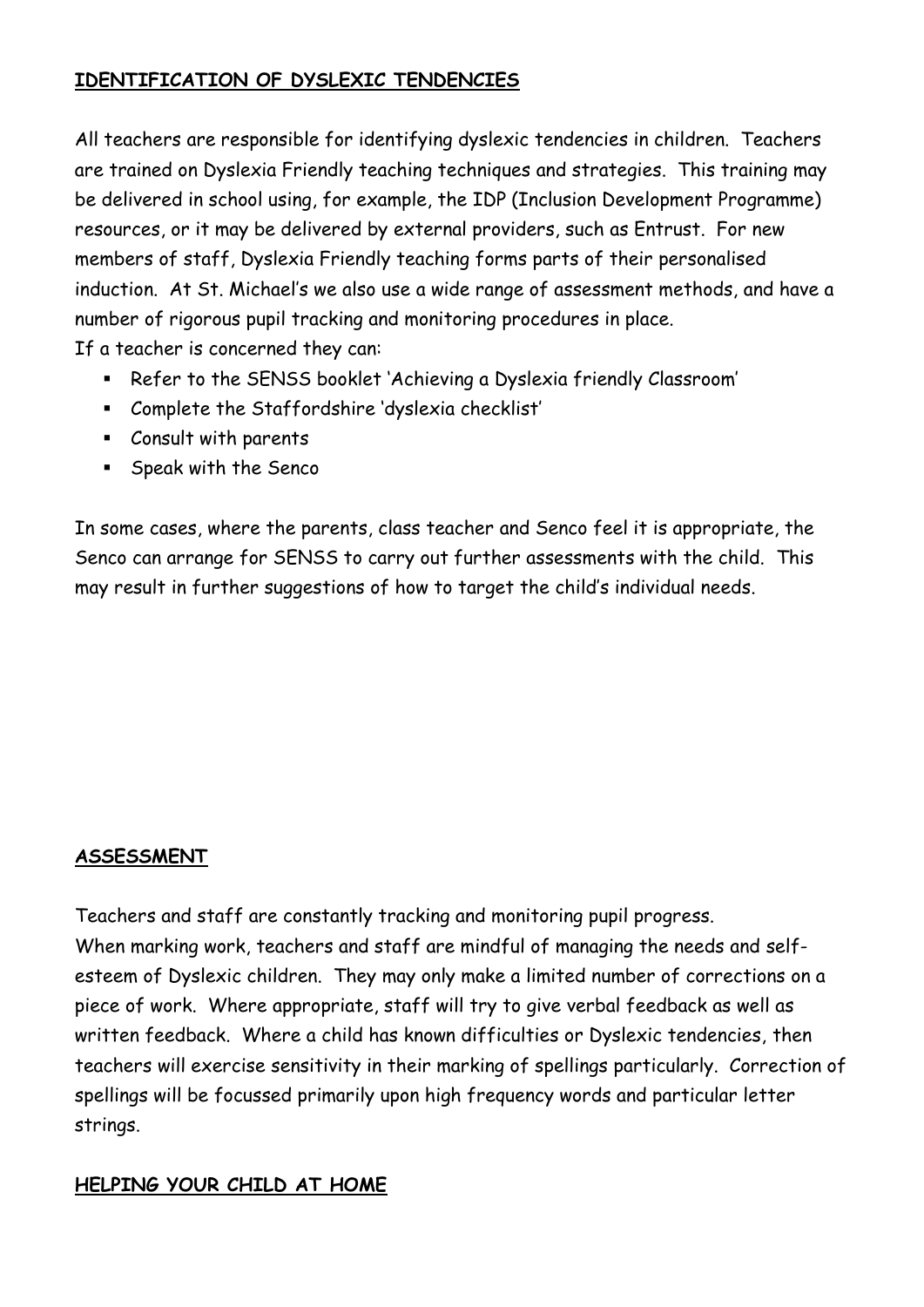For a child with dyslexic tendencies, repetition and over-learning can be key. The SENSS booklet, 'Making Spellings Memorable', suggests a variety of different ways of teaching and learning strategies. For children who find it difficult to remember letter patterns, practical activities can help children to retain spellings. Often, children can find that it's easier to learn in small bite sized sessions or 'drip feeding', rather than sitting for any great length of time.

Some books that parents may find helpful include:

"So you think you've got problems?" by Rosalind Birkett

"Dyslexia – how would I cope?" by Michael Ryden

"Reading Difficulties and Dyslexia Booklist" lists books which are easy to read but with interesting content published by the Book Trust "Dyslexia-friendly Books" is a list produced by Lovereading4kids

"Digby the Dyslexic Dinosaur" was written in 2008 by the children at Stafford Dyslexia Centre and may be helpful for other children.

The SEND Family Partnership Book library also have a number of other books which you can borrow to help explain dyslexia to your child, as well as useful books for parents and children: ring 01785 356921

## **PARTNERSHIP WITH PARENTS**

Of course, parental support is key to helping a child overcome any dyslexic barriers. Parents are given strategies to help their child at home, and parents are always welcome in school to discuss any concerns they may have.

The school website provides many links for children and parents to access suitable interactive activities.

The 'Staffordshire Send Family Partnership', also offers an excellent support service to parents. The Send Family Partnership produce a variety of information on Dyslexia and also the SEND procedures in school. This information is free to parents, and is readily accessible in the school foyer.

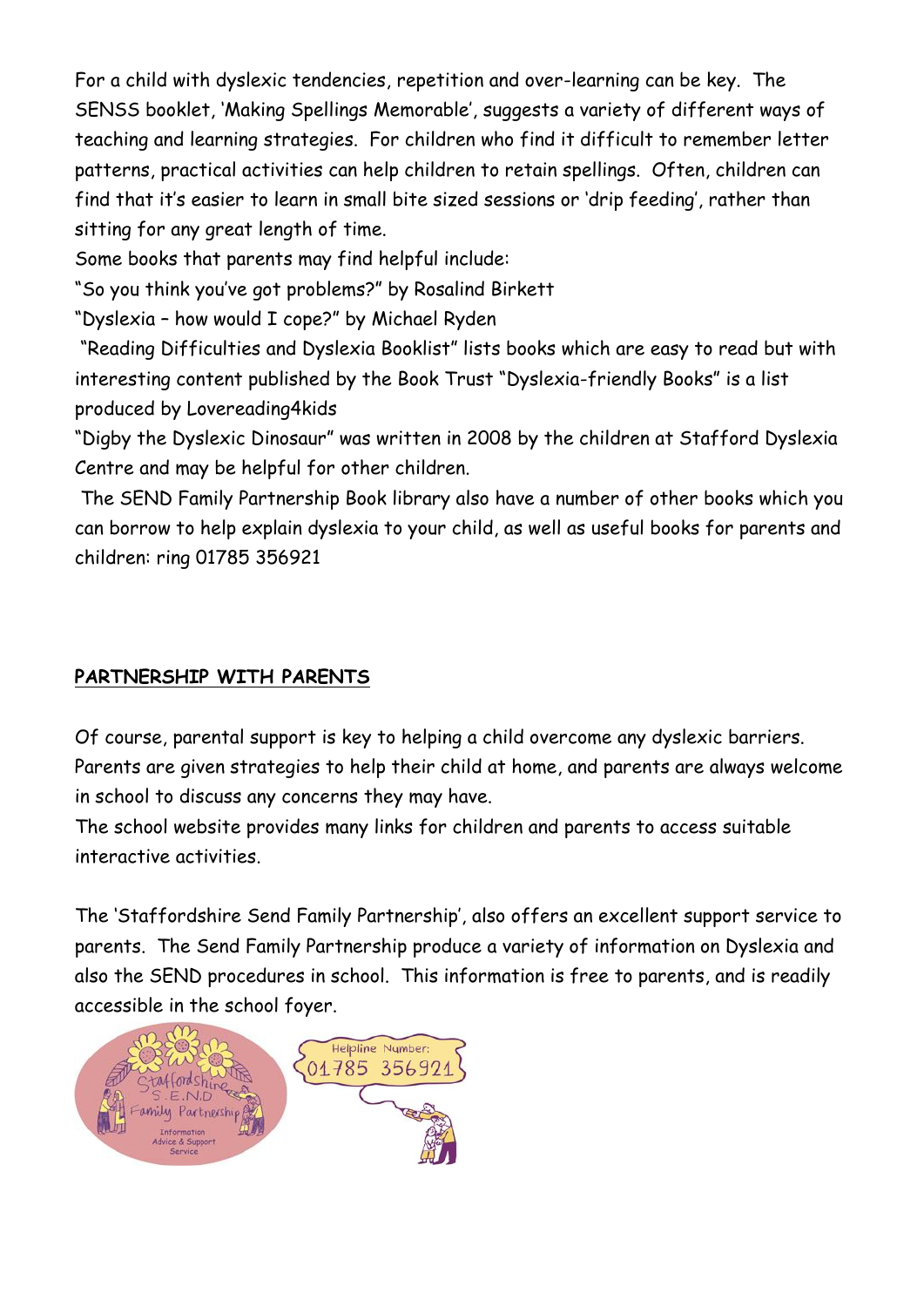#### **THE SENCO'S ROLE**

When a teacher shares concerns she will initially liaise with parents to gather vital background information. Mrs Fisher(SENDCo) will then advise parents and the class teacher on how best to support the child. If a child continues to experience significant difficulties Mrs Fisher can refer to Staffordshire Special Educational Needs Support Service (SENSS) for further assessment and advice. It is important to note that no referrals for SEN will be made by school without permission from parents.

#### **SEND AND DYSLEXIA FRIENDLY SCHOOLS' POLICY STATEMENT**

St Michael's CE (A) First School aims to be an inclusive school. We actively seek to remove the barriers to learning that can hinder or exclude individual pupils or groups of pupils. We aim to ensure equality of opportunity for all children by paying attention to specific groups of children within our school including:

The aims of our special educational need and disability policy and practice in this school are:

- To provide access to the curriculum, the environment and to printed information for all
- To reduce barriers to progress by embedding the principles in the National Curriculum Inclusion statement
	- https://www.gov.uk/government/collections/national-curriculum
- To use our best endeavours to secure special educational provision for pupils for whom this is required, that is "additional to and different from" that provided within the differentiated curriculum to better respond to the four areas of need:
- 1. Communication and interaction
- 2. Cognition and learning
- 3. Social, mental and emotional health
- 4. Sensory/physical
	- To request, monitor and respond to parent/carers' and pupils' views in order to evidence high levels of satisfaction and partnership
	- To ensure a high level of staff expertise to meet pupil need, through well targeted continuing professional development.
	- To support pupils with medical conditions full inclusion in all school activities by ensuring consultation with health and social care professionals
	- To work in cooperative and productive partnership with the Local Authority and other outside agencies, to ensure there is a multi-professional approach to meeting the needs of all vulnerable learners.